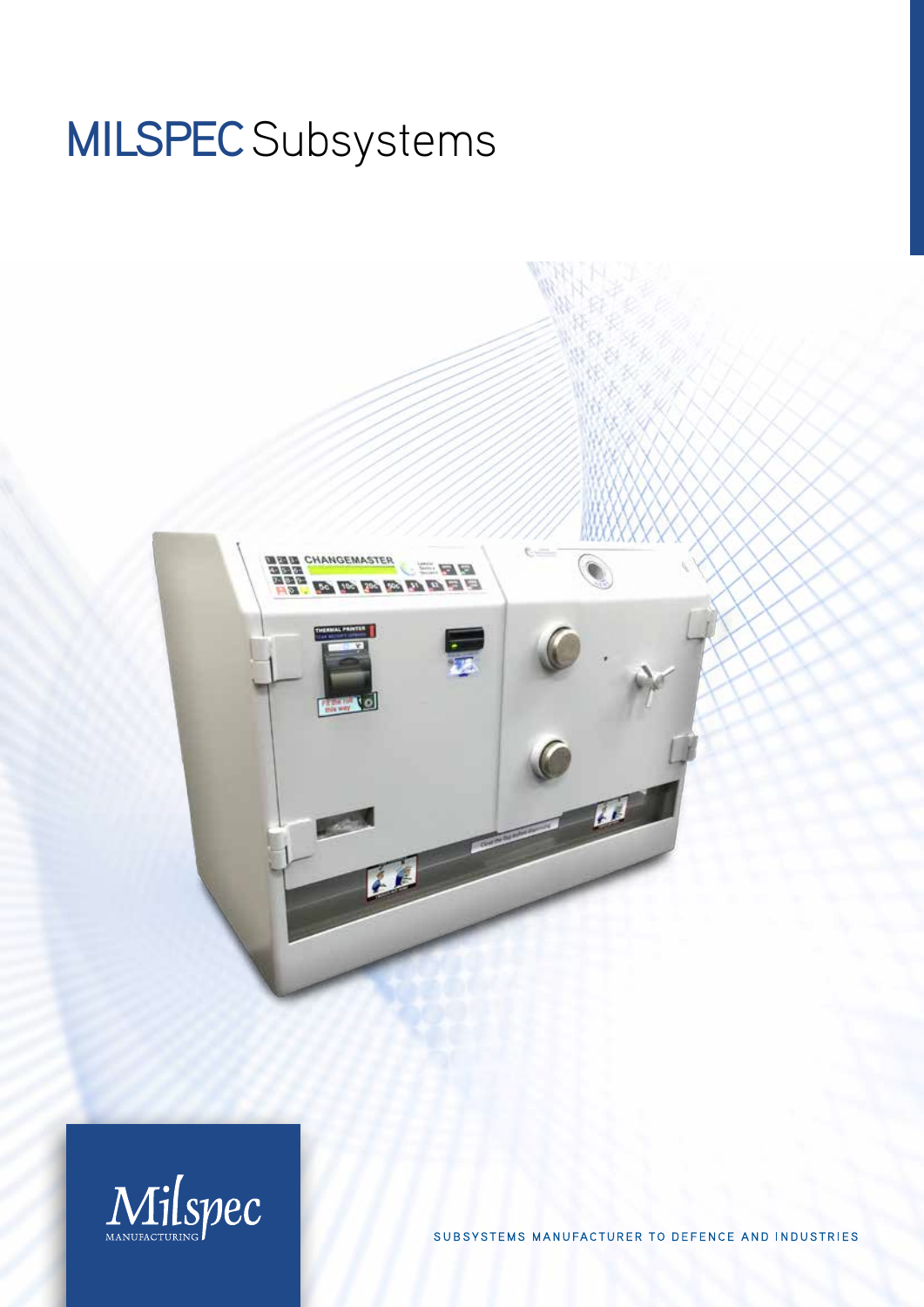## MILSPEC Subsystems





Milspec's history of supplying Defence and Industries has given them invaluable insight into the issues that can arise in the supply chain. With 100% in-house and end-to-end manufacturing capabilities, Milspec has now simplified this process. Defence and Industry can look forward to eliminating the need for multiple sub-contractors and suppliers when engaging Milspec. We will work closely with your team from the initial concept, right through to delivery of the product.











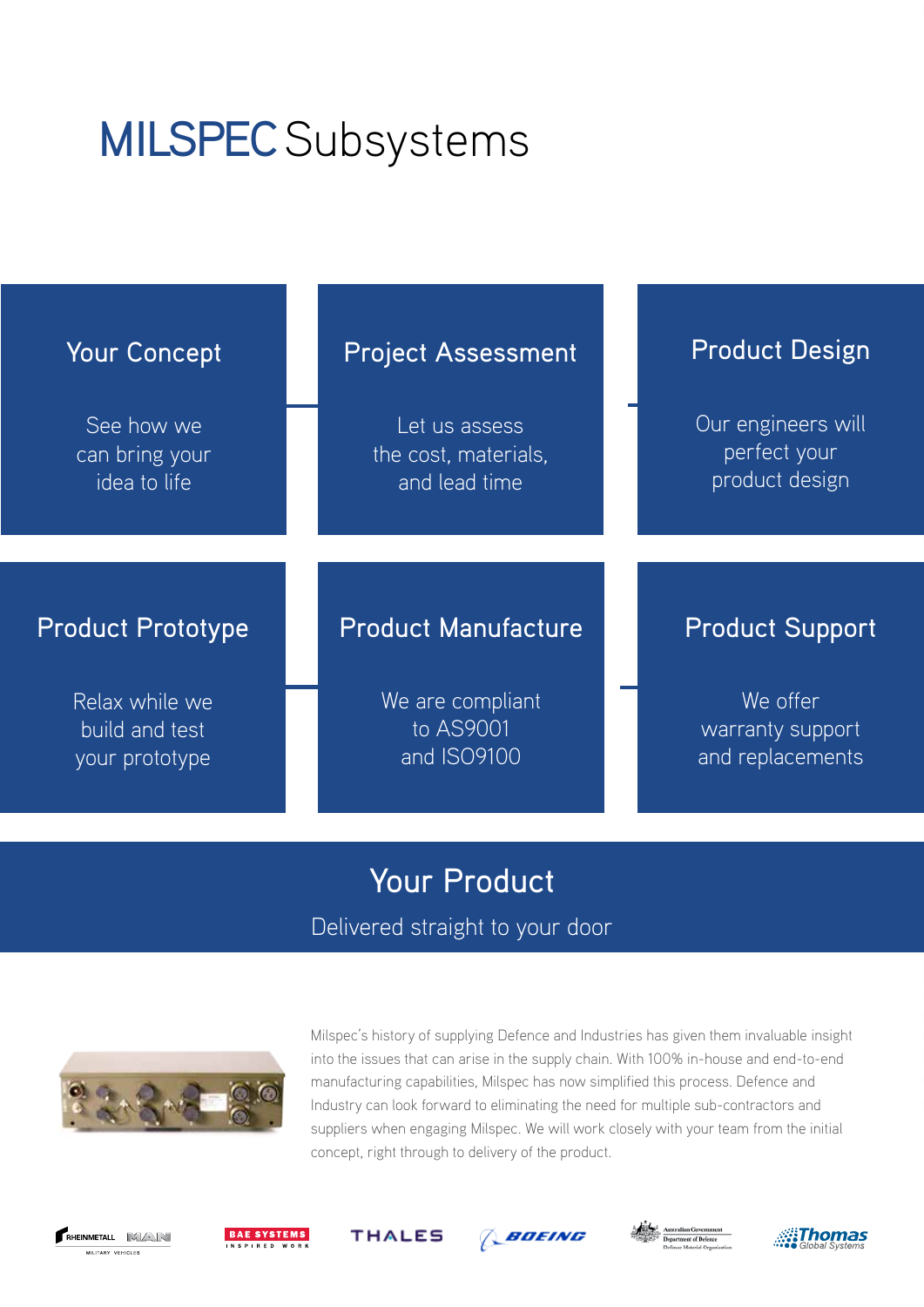### LAMSON Changemaster



'We approached Milspec two years ago to see if they could re-engineer our Changemaster safe to make it structurally safer and consistent in quality. We sell this product into every Coles store in Australia and it needs to have minimal down time.

Within a short time Milspec took our design and perfected it, improving the structural and electro mechanical integrity of the product. Furthermore, Milspec were able to source and provide components much more reliably and quicker than us.

We can be sure that each safe that arrives has been thoroughly tested and is built to a level of excellence, meaning we can pass the safe straight to our customer.

Our experience with Milspec has been efficient and professional and we are embarking on a program of handing over more product for them to manufacture for Lamson.'

**Vincent D'Angelo Lamson Group Victorian State Manager**

#### BAE Nulka Launcher

Since 2005 Milspec have developed a long term relationship with BAE that has seen them producing the Nulka canister for the Australian, US, and Canadian navies.

Nulka is used by almost all Allied navies and is an active missile decoy, providing warships with a highly effective defence against anti-ship missiles.

Milspec are currently the only Australian company certified to work as a sub-contractor for BAE's highly successful Nulka Decoy system.

The cannisters have over 60 machined parts, complex cable looms and electronics, which Milspec manufacture, assemble, and test in-house.

Milspec's in-house testing and manufacturing capabilities mean that they can provide BAE with not only a complete subsystem, but also support BAE in through life refurbishment programs.

The longevity of Milspec's relationship with BAE is a testament to their ability to consistently deliver quality, on-time products.